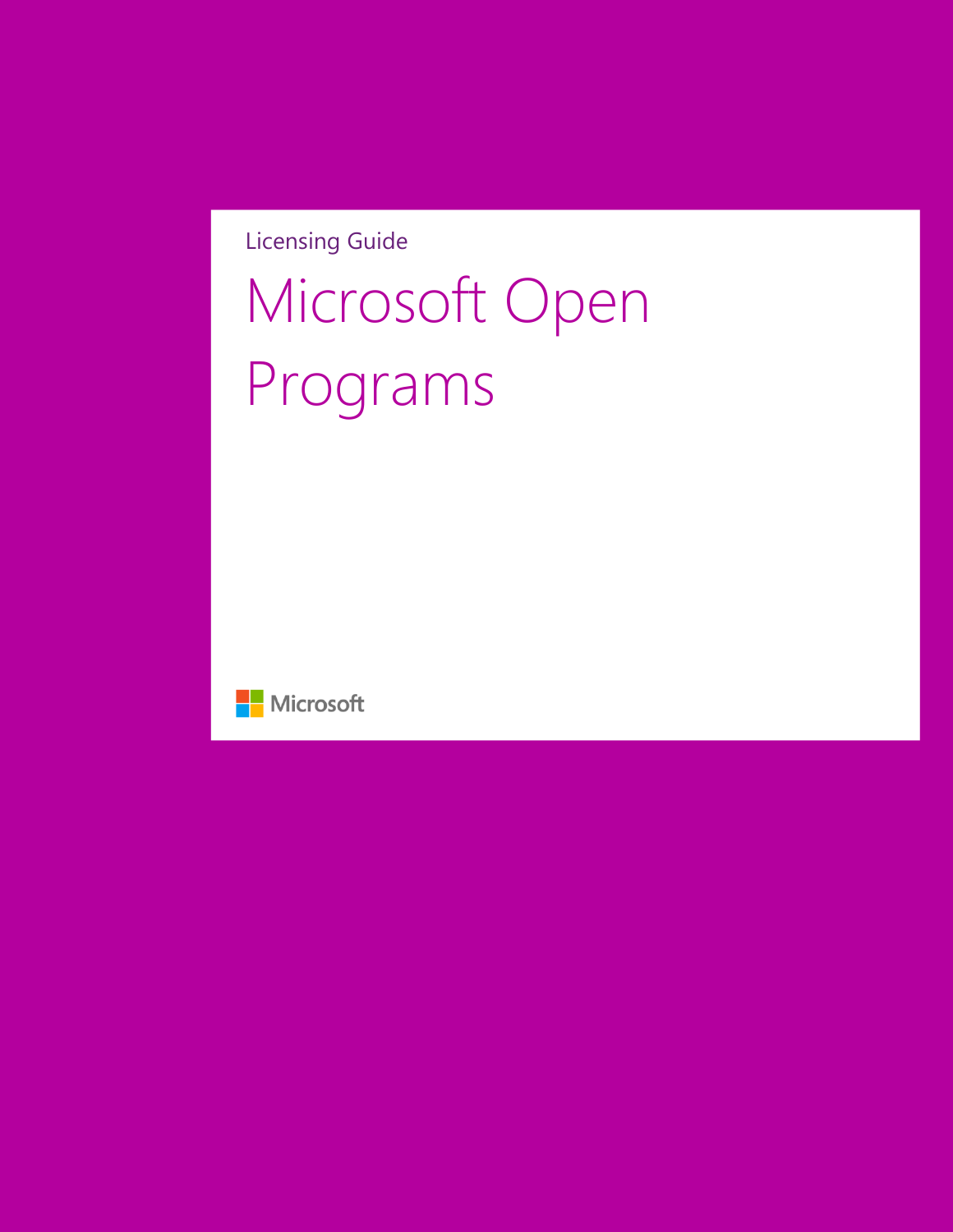### **Table of Contents**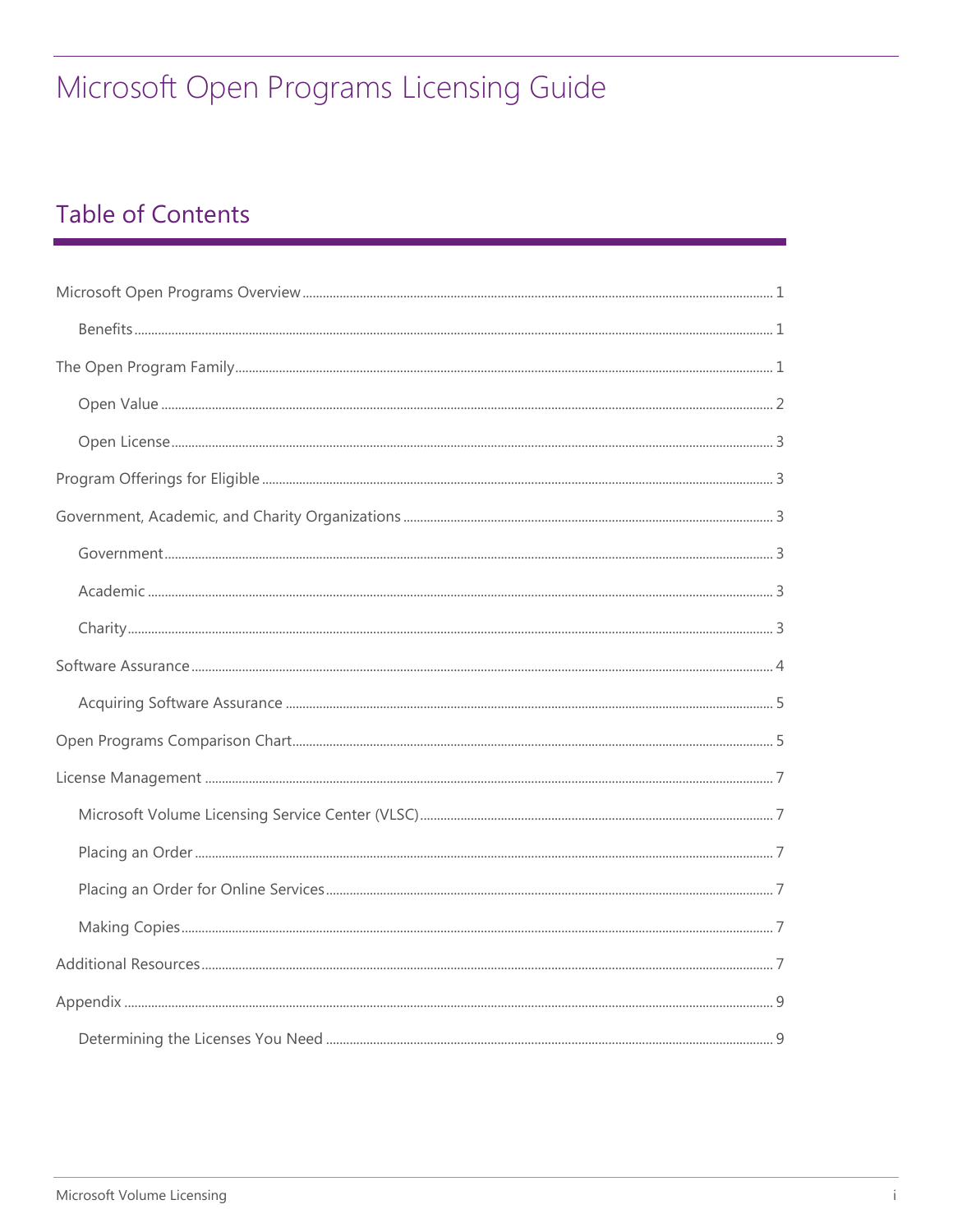### <span id="page-2-0"></span>Microsoft Open Programs Overview

Small and midsize organizations looking for a cost-effective way to purchase software licenses can rely on Microsoft Open Programs, which include Open Value and Open License. The Open programs are a convenient and simple way for organizations with at least five desktop PCs to acquire the latest Microsoft technology. The Microsoft Open Programs are for corporate, academic, charity, and government organizations that want to make a minimum initial purchase of five software licenses. With features such as a customizable platform and volume discounts for minimal up-front purchases, Open programs give you value and flexibility in a convenient Microsoft Volume Licensing program.

#### <span id="page-2-1"></span>**Benefits**

The Open Programs offer many benefits, including:

**Licensing Simplicity**. Place an order and start using licensed products immediately. The flexible pay as you go model helps eliminate the need for forecasting. After you place your order in Open License, you receive a single authorization identification number that you can reuse and share with qualified affiliates. Good for the entire two-year agreement, this identification number helps reduce procurement costs and simplifies the purchasing process.

**Licensing Flexibility**. Open Value gives you a single platform option, which allows you to choose components from the Windows Desktop Operating System Upgrade, Microsoft Office, and Client Access Licenses (CAL) under a single platform, rather than being required to choose between the Small Business or Desktop Professional platform.

You can also choose the latest offerings in midsize IT solutions from Microsoft with Windows Essential Business Server. If your organization requires enterprise solutions, latest version of Microsoft Office Professional Plus, Enterprise CAL, and Microsoft Desktop Optimization Pack (MDOP) are available.

**Licensing Convenience**. You will have fast, convenient access to Microsoft licensed products through a broad worldwide reseller channel.

**Licensing Manageability**. Online tracking tools make managing licenses easy and convenient. With the Volume Licensing Service Center (VLSC), you can easily view licensing information, download Microsoft software, and manage Volume Licensing benefits and subscriptions from one convenient online location.

**Licensing Affordability**. Stretch software procurement budgets further than retail purchase options. With a simple one-time transaction, you can pay for what you need when you need it, giving you the flexibility to manage your software needs. Greater cost savings are available in Open License for commercial and eligible government customers who require a larger initial up-front order of 500-plus points in one or more product pools (applications, systems, and/or servers).

**Purchase Online Services**. Open Programs customers can now purchase limited Microsoft Online Services in the same way as onpremises software. Geographic restrictions apply.

**Open Value.** Customers can now take advantage of improved volume pricing for 250 or more desktop PCs combined with an additional price level. (Commercial only; does not apply to Open Value for Government, Academic, or Charity.)

### <span id="page-2-2"></span>The Open Program Family

Microsoft recognizes that small and midsize organizations have a variety of license acquisition needs. Open Value and Open License share many of the same program features, but give you different license purchasing options. These options ensure that you are getting a program that fits your specific needs.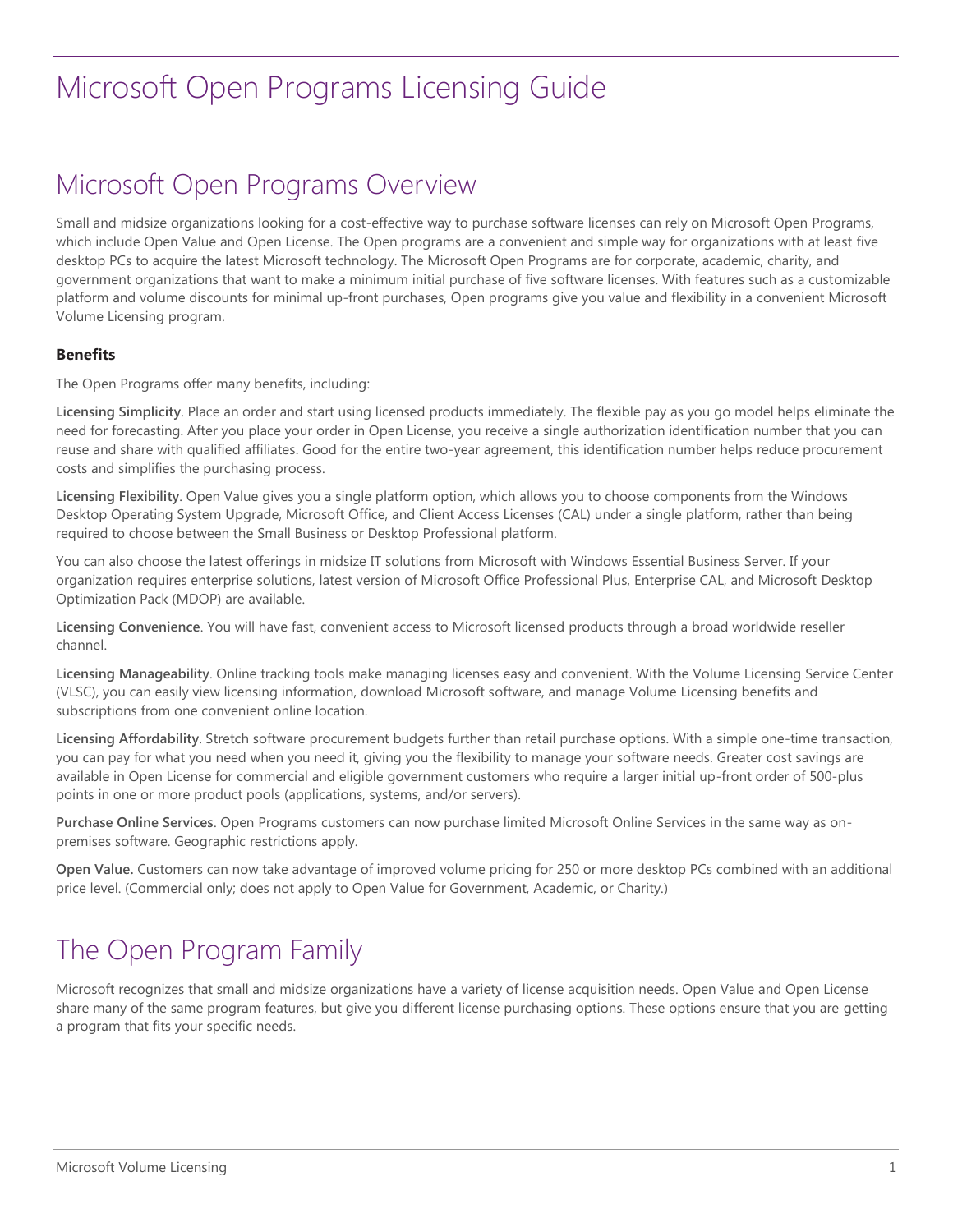## Microsoft Volume Licensing Options



*Image 1: Options for Microsoft Volume Licensing customers.*

#### <span id="page-3-0"></span>**Open Value**

Open Value is the recommended program if you have a small to midsize organization with five or more desktop PCs and want to simplify license management, manage software costs, and get better control over your investment. Open Value includes Software Assurance, helps you get the most out of your software spending through each phase of software management. In addition, access to valuable benefits such as training, deployment planning, software upgrades, and product support help you boost the productivity of your entire organization.

#### **Open Value Organization-Wide Option**

Open Value Organization-Wide offers commercial and government organizations additional savings opportunities to organizations that want to standardize all their desktop PCs on one or more Microsoft enterprise products. This program includes discounts on organization-wide deployment, so you get the best deal for your software license purchases.

By choosing Open Value Organization-Wide, you receive the rights to the latest Microsoft licensed products with a single platform option. With the single platform option, you can customize your desktop PC as you choose components from the Windows operating system, Microsoft Office, and CAL product pools, plus additional software products selected in your agreement that include the latest version of following platform product options:

- **Microsoft Office**: Microsoft Office Professional Plus
- **Operating Systems**: Windows Professional Plus Upgrade
- **Client Access License (CAL) Suites**: The Enterprise CAL Suite or Core CAL Suite

#### **Open Value Subscription Option**

Similar to the Organization-Wide option, the Subscription option allows you to pay a single price per desktop PC to deploy Microsoft technology as the standard across your organization. Open Value Subscription provides the lowest up-front costs of the Open Program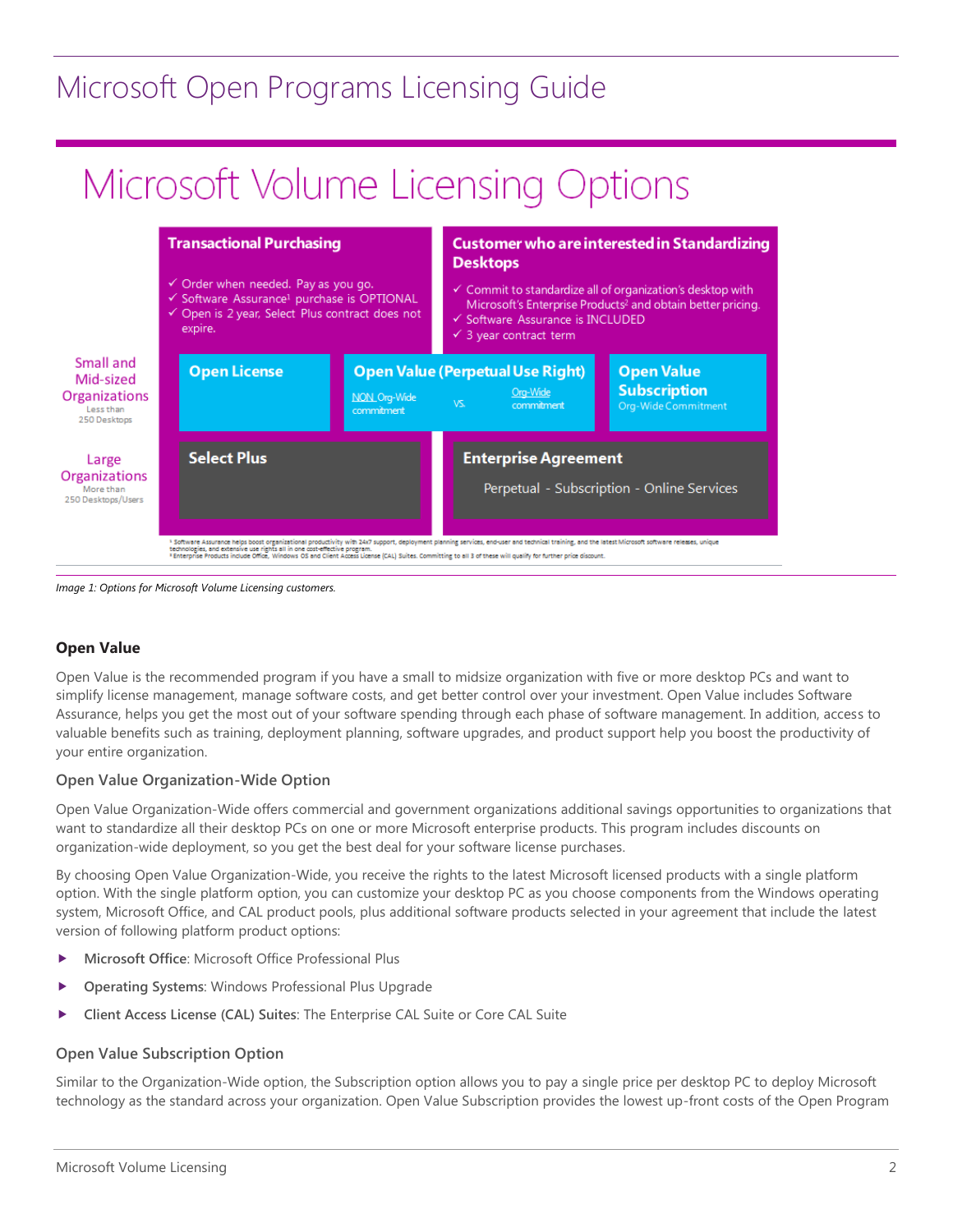options with the flexibility to reduce the total licensing costs in years when the desktop PC count declines This option gives your organization the rights to run the software throughout your organization only during the term of the agreement with Microsoft. You also have the ability to add the single platform option to an Open Value Subscription agreement.

For Government customers: A one-year Open Value Subscription option is available for eligible government customers. This option better aligns with government procurement requirements by giving you the flexibility to choose from a one-year or three-year term. The up-to-date (UTD) discount is not available for the one-year option, and you must have purchased Open Value Subscription for a continued period of three or more years at the time of buyout.

*Note*: Open Value for Government is not available in all regions. Please contact your Microsoft reseller for availability in your country.

### <span id="page-4-0"></span>**Open License**

Open License is a good choice if you are a corporate, academic, charitable, or government organization that wants to pay as you go. Because you pay for licenses as you need them, you get maximum flexibility to grow with your organization's increasing and changing business needs. You must have a minimum initial purchase of five software licenses for an Open License agreement, but you can acquire additional licensed products through Open License in any quantity at any time during the two-year agreement term. Online Services such as Office 365 do not have a minimum order requirement. Software Assurance can be purchased at the time of the license purchase, but the benefits terminate with the expiration of agreement Authorization Number. In order to maximize the benefit period of Software Assurance, Open License customers can order Software Assurance as a new order (not as an additional purchase under existing Authorization Number).

Open License also offers a volume discount with an additional price break for larger purchases. This additional price point is offered to commercial organizations that purchase 500 points or more in a single product pool. Online Services purchases will count toward volume price levels.

### <span id="page-4-2"></span><span id="page-4-1"></span>Program Offerings for Eligible Government, Academic, and Charity Organizations

Eligible public and private organizations may receive special pricing levels.

#### <span id="page-4-3"></span>**Government**

Qualified government organizations are eligible for special government pricing with Open Value or

Open License for Government. You can access government eligibility requirements at: [http://www.microsoft.com/licensing/licensing](http://www.microsoft.com/licensing/licensing-options/for-industries.aspx#tab=1)[options/for-industries.aspx#tab=1.](http://www.microsoft.com/licensing/licensing-options/for-industries.aspx#tab=1)

#### <span id="page-4-4"></span>**Academic**

Microsoft is committed to providing licensing solutions for education customers. Learn more about licensing options for education customers, including Open License for Academic at [http://www.microsoft.com/licensing/licensing-options/for-industries.aspx#tab=2.](http://www.microsoft.com/licensing/licensing-options/for-industries.aspx#tab=2)

#### <span id="page-4-5"></span>**Charity**

Eligible charity organizations may qualify for Open License for Charities pricing. You can access charity eligibility requirements at [http://www.microsoft.com/licensing/licensing-options/for-industries.aspx#tab=4.](http://www.microsoft.com/licensing/licensing-options/for-industries.aspx#tab=4)

Open License for Charities is not available in all regions. Check with your reseller for availability in your country.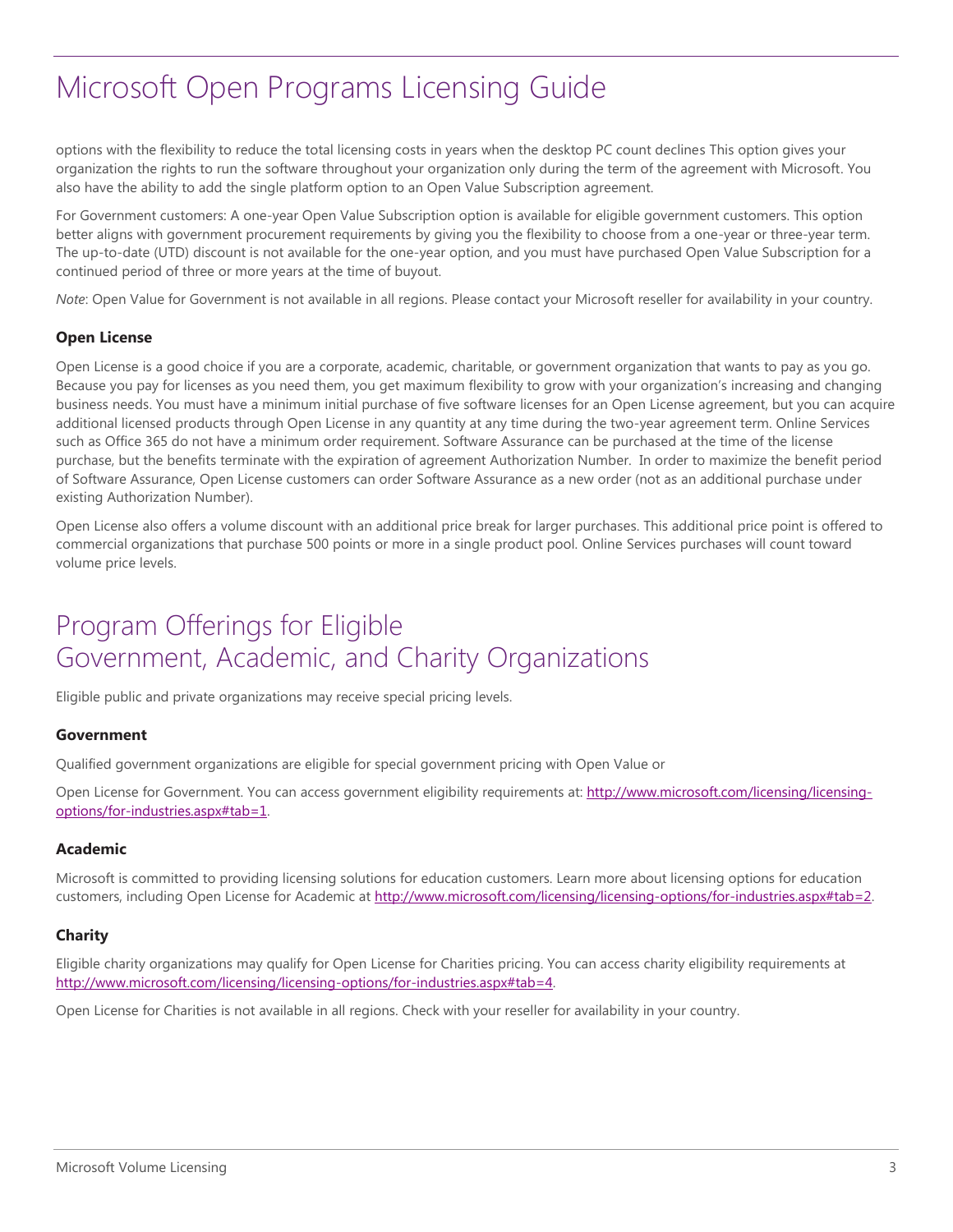### <span id="page-5-0"></span>Software Assurance

Microsoft Software Assurance for Volume Licensing helps boost productivity across your organization by enabling you to get the most out of your Microsoft software with 24x7 support, deployment planning services, end-user and technical training, and the latest software releases and unique technologies, all in one cost-effective program. Improve end-user productivity with online training and home-use licenses to help enhance skills and accelerate familiarity with Microsoft software. To help IT staff efficiently manage your Microsoft technology, Software Assurance provides new software releases as they become available, provides access to unique desktop technologies including Windows Enterprise and the Microsoft Desktop Optimization Pack, 24x7 phone and web support, technical classroom training, and deployment planning services.

For access to these benefits, purchasing an Open Value Agreement, which includes Software Assurance, is recommended. Software Assurance purchase is optional with Open License. Software Assurance benefits available<sup>1</sup> through Open Programs are listed below. For details on each benefit and for the latest benefit list, please visit [http://www.microsoft.com/softwareassurance.](http://www.microsoft.com/softwareassurance)

| <b>Benefit</b>                                                                    | Open Value Non-<br>Organization-Wide | Open Value Organization-<br>Wide or Open Value<br>Subscription | Open License |
|-----------------------------------------------------------------------------------|--------------------------------------|----------------------------------------------------------------|--------------|
| <b>New Product Versions</b>                                                       | X                                    | X                                                              | X            |
| <b>Spread Payments</b>                                                            | X                                    | X                                                              |              |
| Microsoft SharePoint<br>Server Deployment<br><b>Planning Services</b>             | X                                    | X                                                              |              |
| Desktop Deployment<br><b>Planning Services</b>                                    | X                                    | X                                                              |              |
| Microsoft Desktop<br><b>Optimization Pack</b><br>(MDOP) for Software<br>Assurance | $\mathsf X$                          | $\sf X$                                                        | X            |
| IT Training                                                                       | $\mathsf X$                          | $\mathsf X$                                                    |              |
| <b>E-Learning Courses</b>                                                         | $\mathsf X$                          | $\mathsf{X}$                                                   | $\mathsf X$  |
| Home Use Program<br>(HUP)                                                         | X                                    | X                                                              | X            |
| Windows Enterprise<br>Edition                                                     | $\boldsymbol{\mathsf{X}}$            | $\mathsf{X}$                                                   | $\mathsf{X}$ |
| 24x7 Problem<br><b>Resolution Support</b>                                         | $\pmb{\times}$                       | $\sf X$                                                        | $\mathsf X$  |
| <b>TechNet Subscription</b><br>through Software<br>Assurance                      | $\pmb{\times}$                       | $\mathsf X$                                                    |              |
| "Cold" Backups for<br>Disaster Recovery                                           | X                                    | $\mathsf X$                                                    | X            |
| <b>Extended Hotfix</b><br>Support (Server Only) <sup>1</sup>                      | $\mathsf X$                          | X                                                              | X            |

<sup>1</sup>Benefits as of December 2012. Se[e www.microsoft.com/sa](http://www.microsoft.com/sa) for the most recent benefits list.

l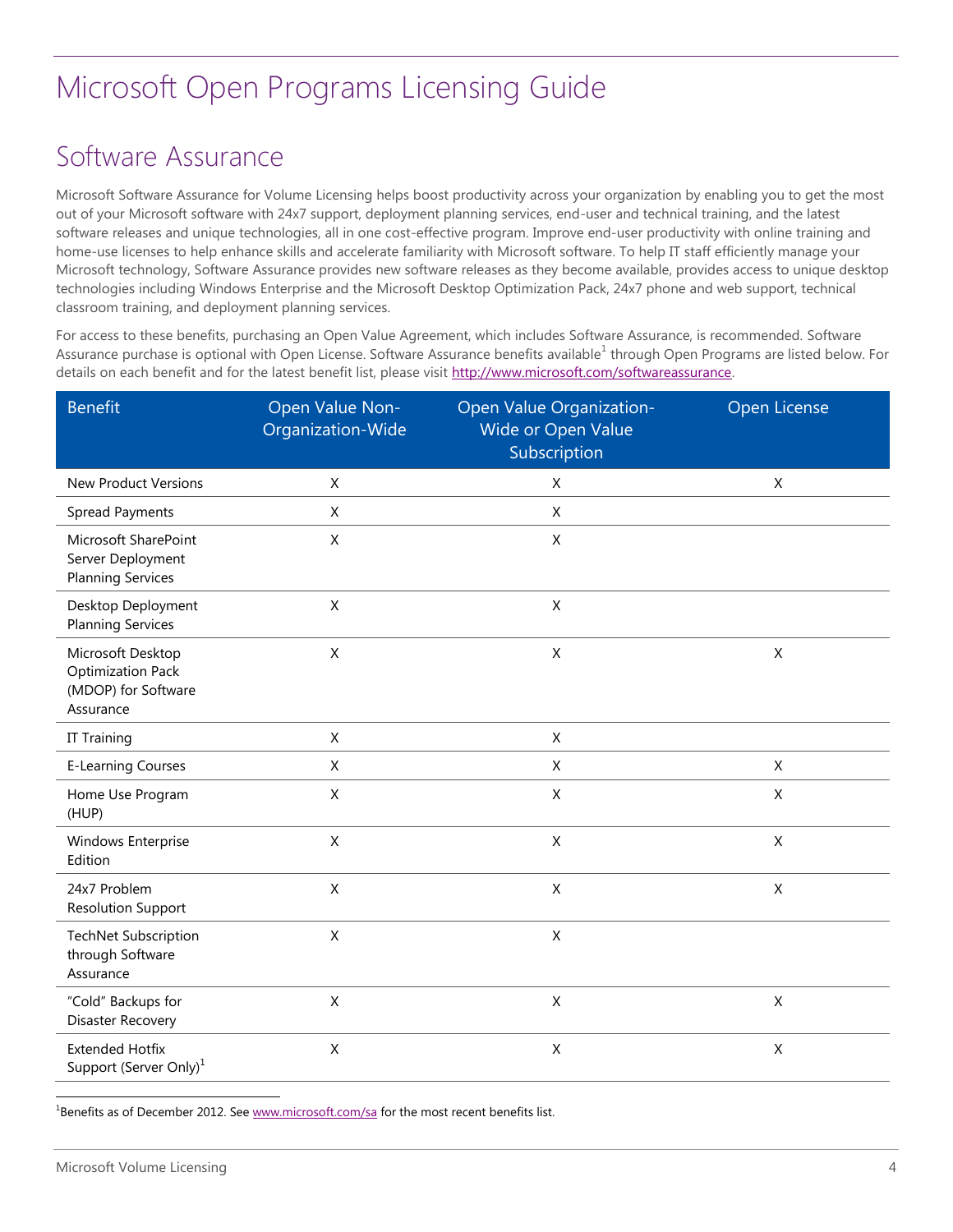| . Mobilit.<br>1700<br>,,<br>. |  |  |  |  |
|-------------------------------|--|--|--|--|
|-------------------------------|--|--|--|--|

<sup>1</sup>SERVER: 90-day enrollment not required. Annual contract fee for Microsoft Exchange Server, Microsoft Operations Manager, Microsoft Systems Management Server, Microsoft SQL Server, and Windows Server 2008 is included as part of the Software Assurance program. DESKTOP: Not eligible.

#### <span id="page-6-0"></span>**Acquiring Software Assurance**

Software Assurance coverage is included for the entire term of an Open Value agreement, so if you want these benefits, we recommend this option.

You may also purchase Software Assurance with an Open License Agreement for the remaining balance of the term of the Open License Authorization number. Software Assurance must always be paid for in two-year increments, regardless of when it was purchased. In cases where time has passed after the initiation of an Open License, it may be better to acquire a new Open License authorization number to receive the most value from your Software Assurance purchase.

Software Assurance may also be purchased on its own if system or server software products are purchased through retail full-packaged product (FPP) or from an original equipment manufacturer (OEM). There is a 90-day period during which time Software Assurance may be added to these purchases

### <span id="page-6-1"></span>Open Programs Comparison Chart

|                                                  | Open Value                                                                                                                                                                                                                             | Open License                                                                                                                                                                                                                                                                                                         | <b>OEM</b>                                             | <b>FPP</b>                                             |
|--------------------------------------------------|----------------------------------------------------------------------------------------------------------------------------------------------------------------------------------------------------------------------------------------|----------------------------------------------------------------------------------------------------------------------------------------------------------------------------------------------------------------------------------------------------------------------------------------------------------------------|--------------------------------------------------------|--------------------------------------------------------|
| <b>Initial Purchase</b>                          | Five Desktop to start<br>contract with<br>Organization-wide<br>option. Five licenses for<br>Non-organization<br>option.<br>One license for MBS<br>products, MSDN,<br>TechNet, and other<br>products designated in<br>the Product List. | Five licenses. Some<br>products, including Office<br>365, have minimum<br>purchase of one.<br>To qualify for additional<br>price discount, the initial<br>order must have 500-<br>point minimum within a<br>specific product pool<br>(applications, systems,<br>and servers); each license<br>carries a point value. | One license with a<br>complete system.                 | One unit.                                              |
| Single Agreement for<br><b>Multiple Entities</b> | Yes <sup>1</sup>                                                                                                                                                                                                                       | Yes <sup>1</sup>                                                                                                                                                                                                                                                                                                     | Not applicable                                         | Not applicable                                         |
| Reordering                                       | Yes, until three years<br>after the agreement was<br>entered into.                                                                                                                                                                     | Yes, until two years after<br>authorization number<br>was created. Possible to<br>place new order with a<br>new authorization<br>number with no time<br>restriction.                                                                                                                                                 | Not applicable                                         | Not applicable                                         |
| Product Portfolio                                | Nearly all business-<br>oriented products.                                                                                                                                                                                             | Nearly all business-<br>oriented products.                                                                                                                                                                                                                                                                           | Limited $2$                                            | Nearly all consumer-<br>oriented products.             |
| Software Assurance                               | Included                                                                                                                                                                                                                               | Optional                                                                                                                                                                                                                                                                                                             | Add through Open<br>Value or Open License <sup>3</sup> | Add through Open<br>Value or Open License <sup>4</sup> |
| Downgrade Rights                                 | Yes                                                                                                                                                                                                                                    | Yes                                                                                                                                                                                                                                                                                                                  | No, with a few                                         | No, with a few                                         |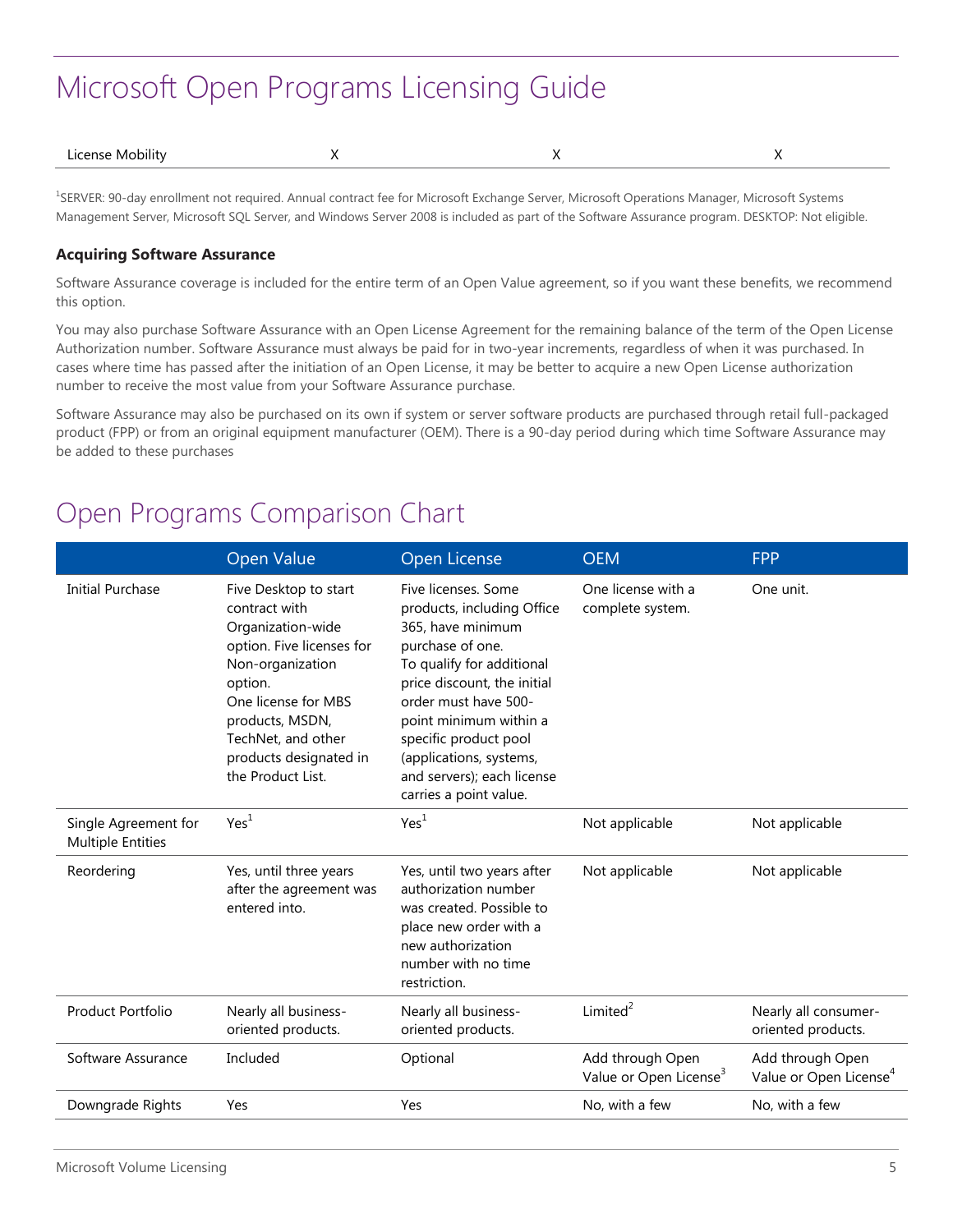|                                          |                      |                      | exceptions. | exceptions           |
|------------------------------------------|----------------------|----------------------|-------------|----------------------|
| Subscription of on-<br>premises software | Optional             | No.                  | No          | No                   |
| Online Services <sup>b</sup>             | Limited availability | Limited availability | No          | Limited availability |

<sup>1</sup> Limited to affiliates within the same defined region. For more details, refer to http://www.microsoft.com/licensing/licensing-options/open-regional.aspx. <sup>2</sup>Products available through an OEM license are Windows Vista, Windows Server 2008, Windows Small Business Server, and several Microsoft Office products.

 $3$ Software Assurance can be added to OEM licenses for up to 90 days after licenses acquisition.

4 Software Assurance can be added to full packaged product licenses for desktop PC operating systems and server products for up to 90 days after licenses acquisition.

<sup>5</sup>For example, Windows Vista can be downgraded, but the 2007 Microsoft Office system cannot.

<sup>6</sup>Geographic limitations exist. Offer for government, academic and charitable organizations timing may vary. Please refer to Online Service Use Right for detail.

|                                    | <b>Open Value</b>                                                                                                                                   | Open License                                                     | <b>OEM</b>                                                  | <b>FPP</b> |
|------------------------------------|-----------------------------------------------------------------------------------------------------------------------------------------------------|------------------------------------------------------------------|-------------------------------------------------------------|------------|
| <b>Spread Payments</b>             | Yes, optional <sup>9</sup>                                                                                                                          | <b>No</b>                                                        | No                                                          | No         |
| <b>Price Protection</b>            | Yes for Open Value<br>Subscriptions.<br>No for Open Value, but<br>spread out payment will<br>ensure subsequent year's<br>order price. <sup>10</sup> | <b>No</b>                                                        | No.                                                         | <b>No</b>  |
| Standardization<br><b>Benefits</b> | Yes, reduced pricing,<br>price protection, and<br>additional Software<br>Assurance benefits.                                                        | No                                                               | No                                                          | No         |
| <b>Install Before</b><br>You Order | No                                                                                                                                                  | No                                                               | No                                                          | No         |
| Web-based<br>License<br>Management | Yes                                                                                                                                                 | Yes                                                              | No                                                          | No         |
| Media Includes                     | Yes, also for new<br>versions<br>Default media delivery<br>method is the free online<br>download.                                                   | <b>No</b><br>Products are available<br>for free online download. | Recovery media included<br>depending on hardware<br>vendor. | Yes        |
| <b>Product Activation</b>          | No                                                                                                                                                  | Yes                                                              | Yes <sup>11</sup>                                           | Yes        |

 $\overline{9}$ Unlike Open Value, Open Value Subscription only offers annual spread payments.

<sup>10</sup>Open Value Subscription provides price protection for all products ordered during the term of the agreement. In Open Value, additional quantity purchased will be priced at the list price, however, spread out payment option is available where all future annual payments are priced the same as the initial order.

<sup>11</sup>In most cases, your hardware vendor completes Product Activation for you as part of the installation procedure.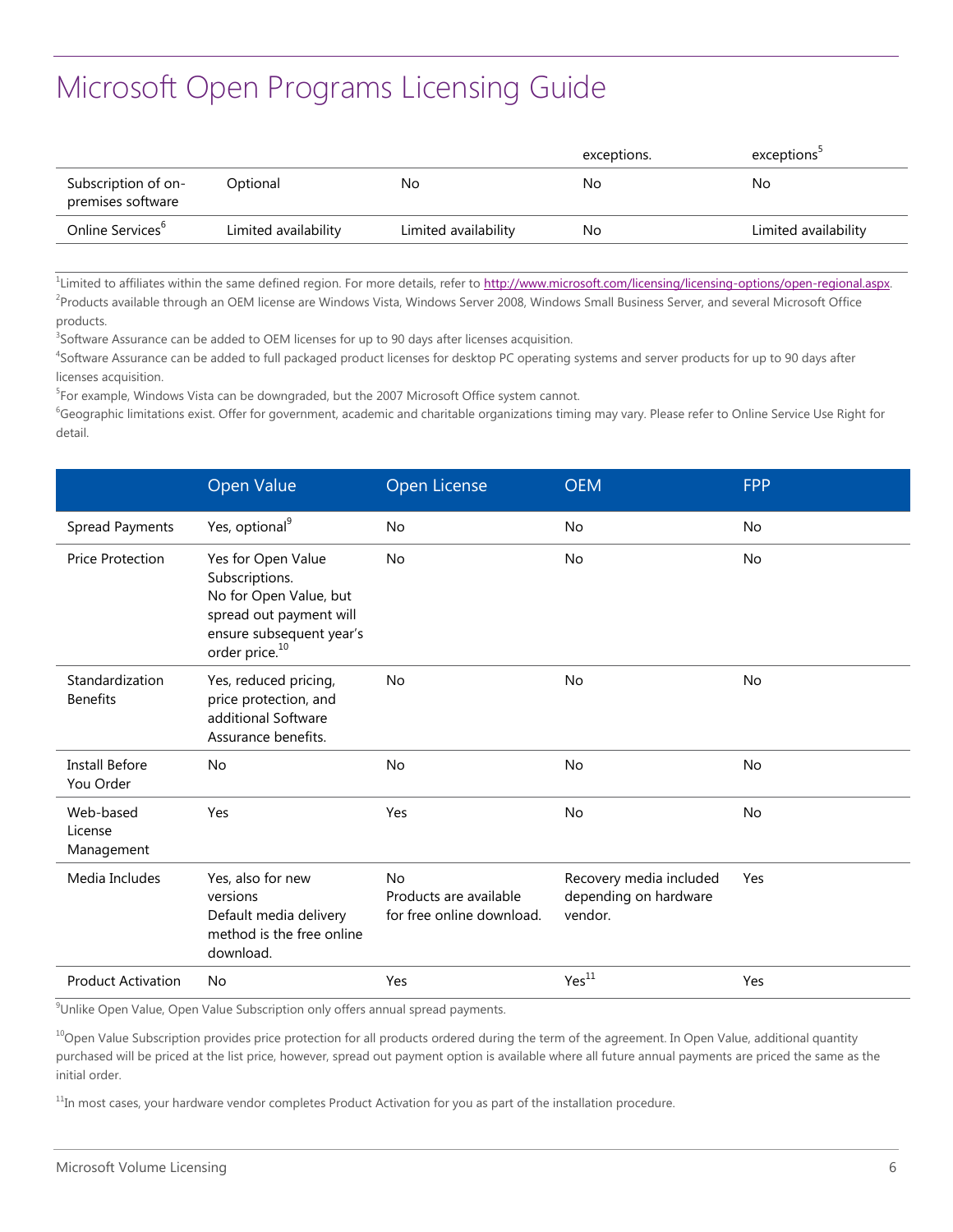### <span id="page-8-0"></span>License Management

Managing software licenses is easier than ever with our online tools. The following are descriptions of the services we provide.

#### <span id="page-8-1"></span>**Microsoft Volume Licensing Service Center (VLSC)**

The Microsoft Volume Licensing Service Center (VLSC) is where you can easily manage all your Volume Licensing agreements, download licensed products, and access product keys for your software. The site features your customized Microsoft License Statement, an easyto-use report that provides a real-time calculation of Volume Licensing entitlements across agreements. You can also use it to quickly identify and activate Software Assurance benefits. Access the Microsoft Volume Licensing Service Center at [https://www.microsoft.com/licensing/servicecenter/home.aspx.](https://www.microsoft.com/licensing/servicecenter/home.aspx)

Please note that a Windows Live ID is required to log into the VLSC.

#### <span id="page-8-2"></span>**Placing an Order**

If you are interested in volume pricing through the Microsoft Open program, locate a reseller near you. To find a Microsoft reseller, call (800) 426-9400 in the United States or (877) 568-2495 in Canada. Outside the United States or Canada, please see <https://solutionfinder.microsoft.com/> to find a reseller.

#### <span id="page-8-3"></span>**Placing an Order for Online Services**

Microsoft Hosted Online Services such as Office 365 Midsized Business will be available in Open Programs. Upon placement of order, customer and reseller will receive email information of how to activate Online Services. The Online Service Subscription term will be independent of Volume Licensing Agreement. For more detail, please refer to the [Online Services Use Rights.](http://www.microsoft.com/en-us/download/details.aspx?id=17846)

#### <span id="page-8-4"></span>**Making Copies**

After your Open Value or Open License Agreement has been initiated, you may run the exact number of copies of product for which you are licensed. Use legally acquired downloads or media kits to install licensed products across multiple workstations or servers, which may reduce the volume of media per desktop PC maintained as a result of retail software license purchases.

### <span id="page-8-5"></span>Additional Resources

For additional information on Open Programs:<http://www.microsoft.com/licensing/programs/open/default.mspx>

**For information about Microsoft Volume Licensing Programs:** 

<http://www.microsoft.com/licensing/>

**To learn more about Software Assurance:** 

<http://www.microsoft.com/softwareassurance>

**Microsoft Product Use Rights:**

<http://www.microsoft.com/licensing/about-licensing/product-licensing.aspx#tab=1>

**For a list of available licensed products through Microsoft Volume Licensing:**

<http://www.microsoftvolumelicensing.com/userights/PL.aspx>

**Volume Licensing for Government organizations:** 

<http://www.microsoft.com/licensing/licensing-options/for-industries.aspx>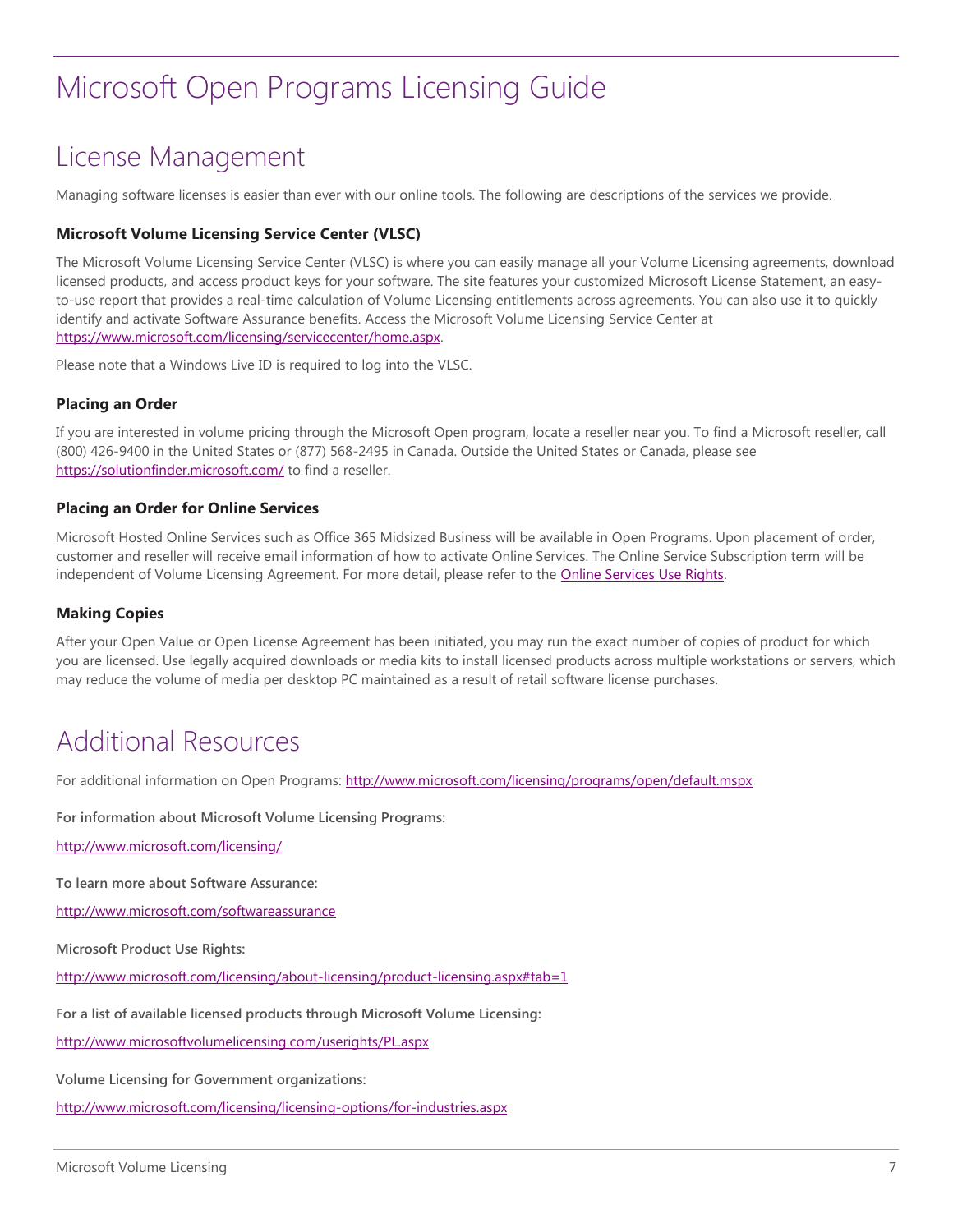**Volume Licensing for Academic organizations:** 

<http://www.microsoft.com/licensing/licensing-options/for-industries.aspx#tab=2>

**Volume Licensing for Charitable organizations:**

<http://www.microsoft.com/licensing/licensing-options/for-industries.aspx#tab=4>

**To determine the right Volume Licensing program for your organization, use Microsoft License Advisor at:** <http://mla.microsoft.com/default.aspx>